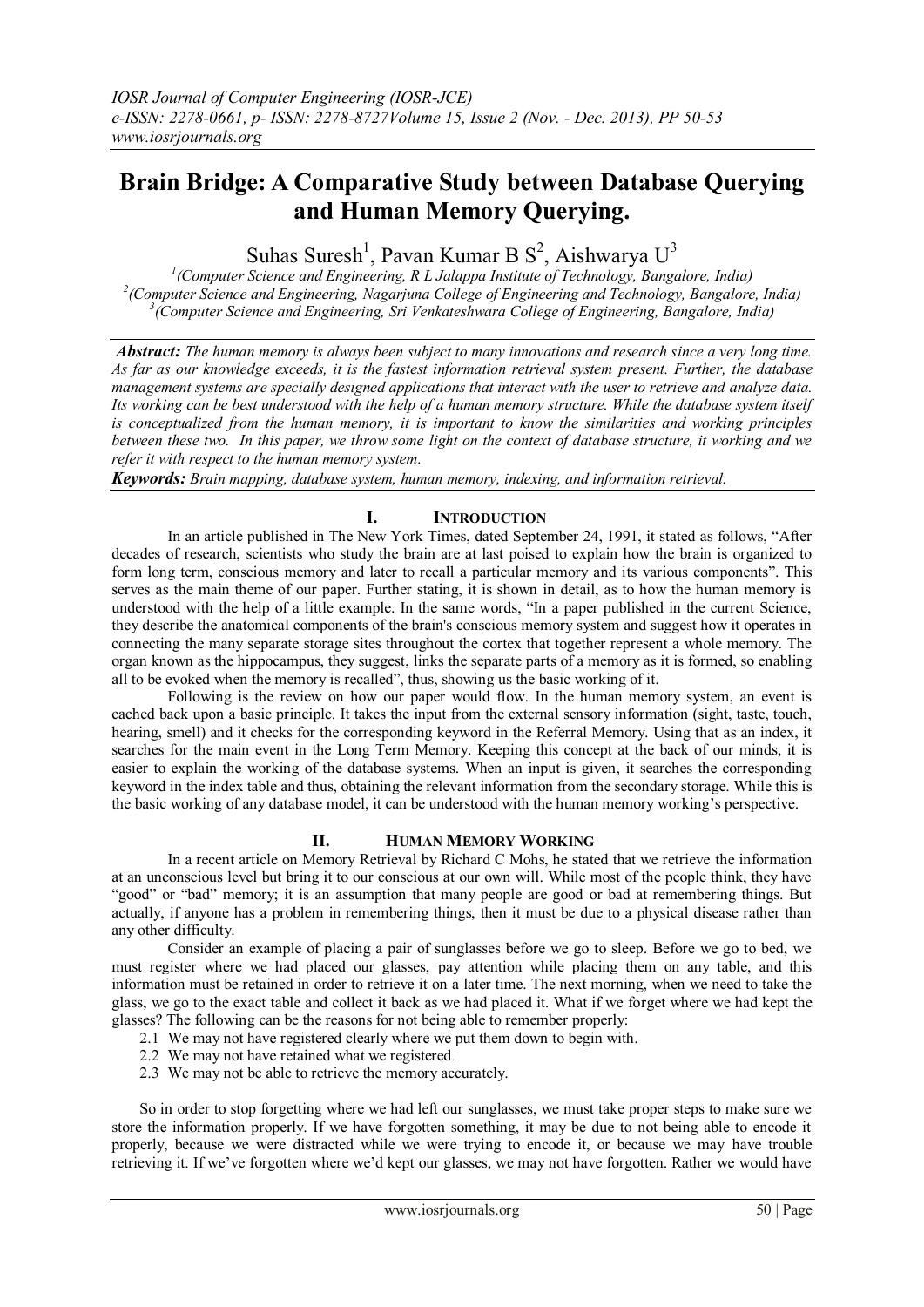forgotten the place where we had kept them. This is nothing but the illustration of importance of *memory indexing*. And this is the main concern of our paper.

Another example which everyone can associate or relate to is—remembering an almost forgotten event after a very long time. It so happens that, when we come across a bite of a cookie after decades or smell of a perfume after a long time, we take time to recall what it is about and our association with it. After a short span of recalling, we may come up with the actual events associated with it. Here, the taste, smell, touch, sound, etc acts as an index to refer the long lost memory and its details. And the time taken to re-collect the events is nothing but the traditional *searching techniques* that are employed everywhere. While linear search is most time consuming, having a time complexity of **O(n),** it is rather discarded for being less efficient and more timeconsuming. However, the searching technique used in human memory system is super-efficient yet unknown and a mystery till date.

#### **III. WORKING OF DATABASE**

In general a database is an organized collection of data. A database management system is an application which allows the user to define, create, query, update, and administrate database. The database has two main and important functions-- how the data is stored in the memory, and how that data can be retrieved from it. Now let's go on with the working of the database.

Firstly let's see how data is stored. Whenever an input (data) is given to the database, it processes the input and it generates a key also known as index key. This index key will be stored in the index table; here index table is the primary search table, it acts just like a cache memory in computer system. After the key is generated, the whole data is stored in the data table. This storage may be in the form of stack, heap or linked list depending on the algorithm defined by the user.

Now let's go on with how data can be retrieved from the database. When a user wants to retrieve the data which he has previously stored, he queries the database which is the input. Now the database triggers the index table to search for the key. Once the key is obtained, keeping this key as reference it searches the data table for the relevant data. This search is carried out using search algorithms. Few search algorithms are linear search, binary search and so on. The time taken for this search is the processing time. After all this steps, the retrieved data is sent back to the ser as output.

Conceder an example— the database of a college. This database contains fields like name, class, marks of each subject. When we give this as an input the name acts as the key and is stored in the index table. And the other fields along with the name are stored in the data table. This is how data is stored. To retrieve the data we have to just give name as the input. This name will be searched in the index table first. After the key is found, it directly refers to the related data in the data table. Now this gives all the details related to that name which was previously stored. Fig.1 illustrates the working of the database.



Fig.1: Basic structure of database.

#### **IV. COMPARISON BETWEEN BRAIN AND DATABASE**

There is a clash going on in every database and the same clash in every human brain. The clash is simple memory verses CPU. Human brain either relay on indexes to recall the data or it counts on the CPU to calculate the resulting data.

The human brain works the same way as the database, the problem is Database Administrators and Developers alike constantly strive to increase the performance of the database. But humans do not make specific efforts to strike the same balance within the inner tables of the brain database. Whenever an input is given to the database, it processes the input and it generates a key called the index key. This key will be stored in the index table, here the index table is the primary search table, it acts like a cache memory in the computer system. After the key is generated the whole data is stored in the data table.

The human brain and database retrieve information using the index key. The human memory system takes input from the external sensory information (sight, taste, touch, and hearing) and it checks for the keyword in the referral memory and intern the keyword is used as an index and searched in the long term memory to retrieve the information. But in database the user queries the database which is the input and the database triggers the index table to search for the key, once the key is found it keeping the key as reference it searches the relevant data. The retrieved data is sent to the user as output.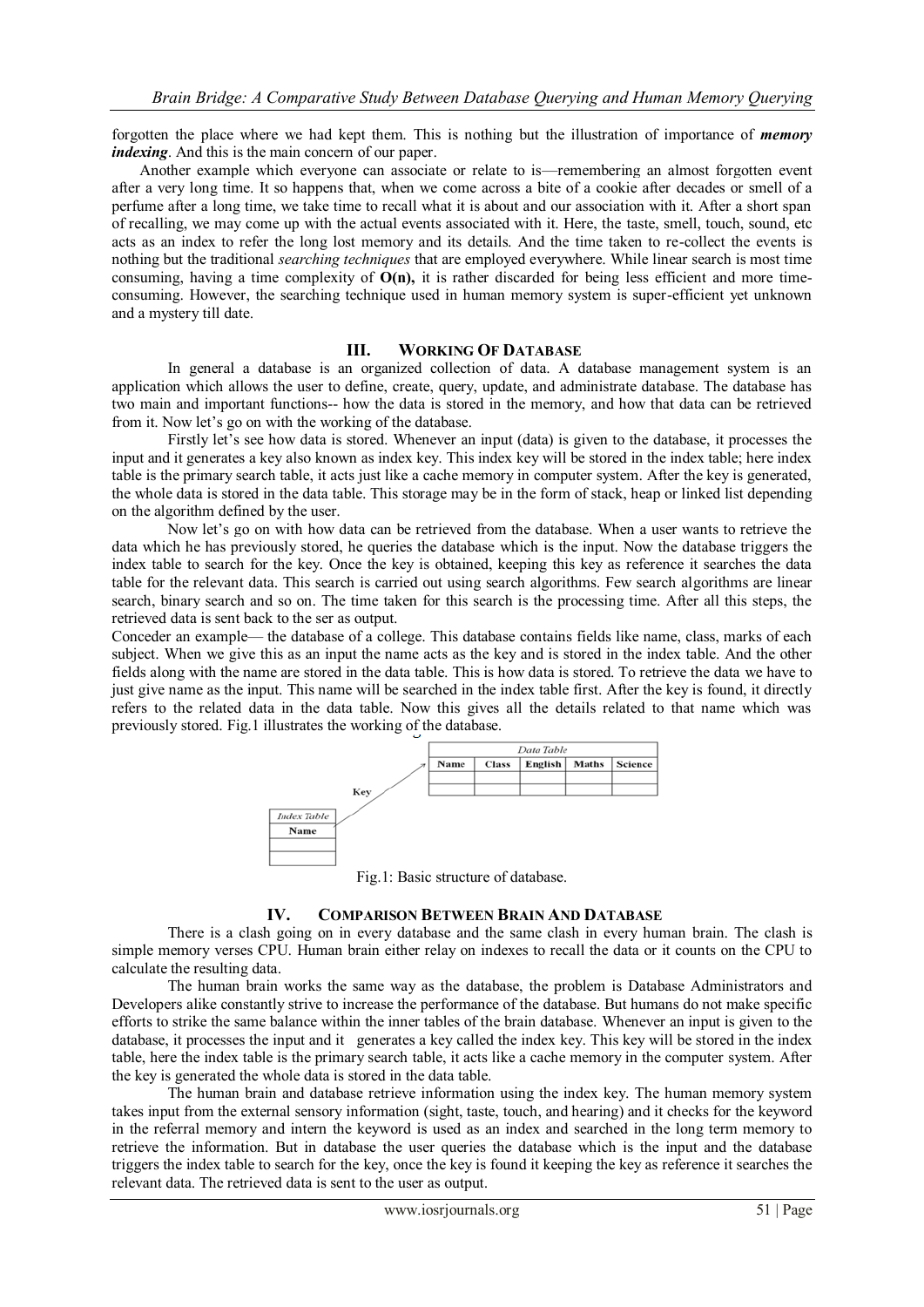An example shows the working of brain indexing and database indexing. In brain indexing, when a person doesn't know the words of a certain song until someone starts the song, then suddenly the person continues to sing every word, that person started the song as a keyword which was searched in the brain. Hence the person doesn't have to remember the entire song but he has to remember the index which is searched in the memory. Sometimes if the person loses the index of the song, then the entire song is gone. In database indexing, it is similar to a phone book. In the front it tells you where in this massive book to find people in a certain city or where to find only those with the last name that starts with Y or Z. Database do the same thing, internally the index is stored in the memory for quick retrieval when a query for data retrieval is executed. Hence when someone searches the database with an index the information is quickly retrieved. From the above examples we can say that database indexing is much reliable than brain indexing as there are possibilities of losing data in brain indexing if the index is lost.

# **V. IMPLEMENTATION**

In this context, we mainly consider the way our brain identifies human faces. It should be noted that along with faces, our brain can also very well recognize fragrance, smells, sense of touch, heat or cold, among others. For better understanding and easy implementation, we consider faces here.

Our brain has a big data set. It may consist of faces, events, places, numbers, etc. Let us consider a few faces from a large data set present in a human brain.



Fig 2. An illustration of face identification from a large data set.

In the figure 2, a participant is made to identify faces from a given data set. A noteworthy point here is that—the brain functions more accurately in querying a face database than any other database. Here, we examine interimage variability, its relativity and association of images with certain events, etc. In the *Vigilance Repeat*, the brain observes the first and third images thoroughly for querying. In the *Memory Repeat,* the brain repeats the same querying activity until it deduces a relationship between the second image and the fifth image. Once a relationship is establishes, corresponding activities that are chained/outlined to form a bountiful array of events. Based upon the data present at the back of the brain, relevant output can be expected. The output might be an association of that image with certain events. It can either be the first time they met or the assignment that any had done together or a project/ paper that they had worked upon or classes they had attended, etc. It should, however be noted that not all images can yield a positive result. Some associativity (read: data) may have gotten erased as the passage of time. A positive result is named as Hit Rate and False Alarm Rate. Hit rate is the positive outcome of a query while False Alarm Rate is the irrelevant or negative outcome of the querying. False alarm rate is the output when an image (or a face) is identical to another image. Given below is figure 3, a graph which shows the hit rate and false alarm rate for the data set that we had taken in Figure 2.



Figure 3 a). Hit Rate Reliability graph